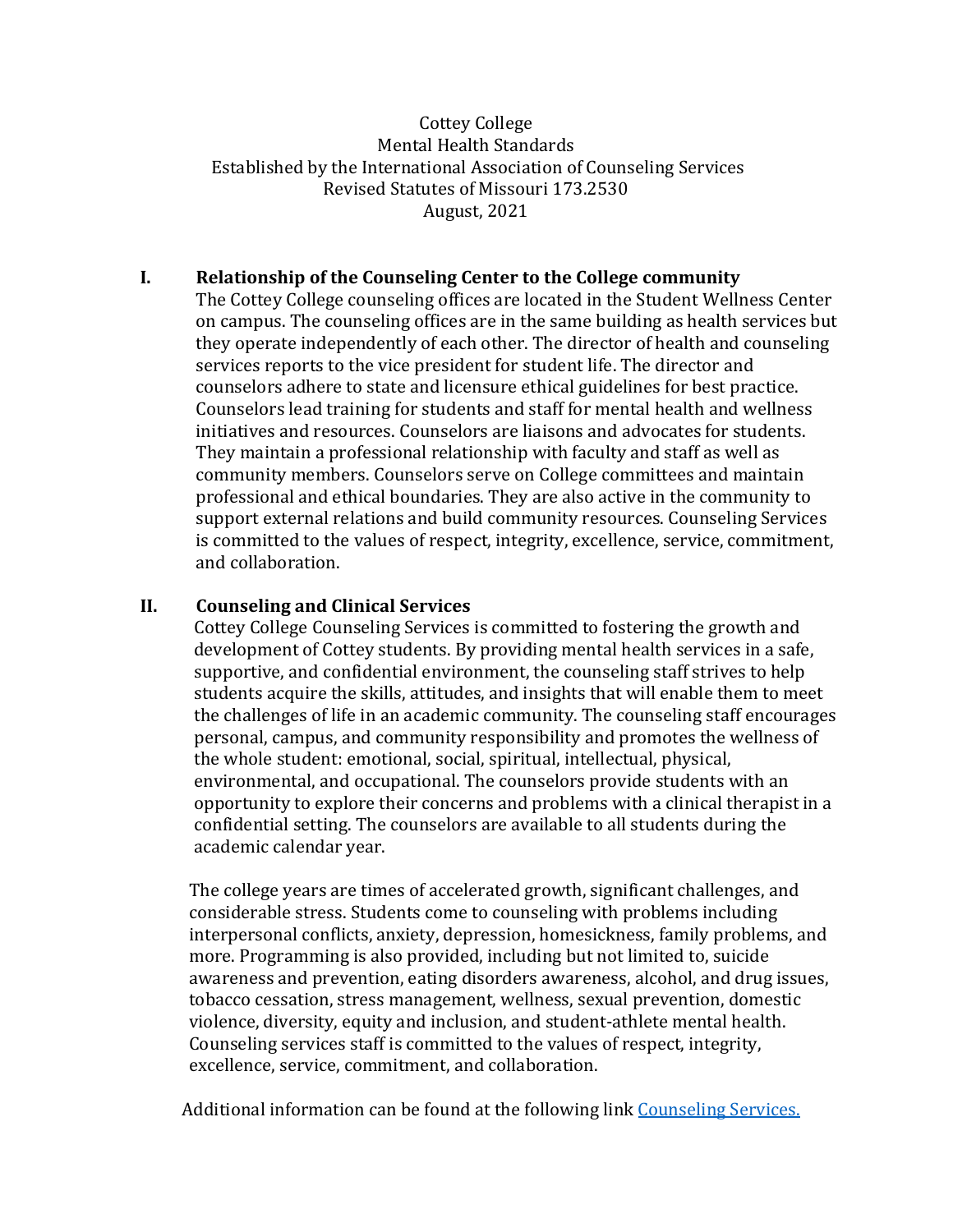The College complies with the required elements of the Drug-Free Schools and Communities Act of 1989 as articulated in the Education Department General Administrative Regulations Part 86. The biennial review report provides a comprehensive assessment of Cottey College's drug and alcohol program.

Group counseling is available as the need dictates. Counselors are licensed and trained to meet the needs of all students including cross-cultural competencies. Counselors adhere to their professional disciplines' ethical principles and practice as well as to state and federal laws. Annual evaluations of counseling programs and personnel are conducted. Off-campus referrals are made for psychiatric resources and psychological testing as needed/requested. A crisis intervention protocol is established on campus with a mental health counselor available 24 hours a day, seven days a week (24/7). Hall staff and peer listeners are trained by the counselors for additional crisis intervention and the referral process in the halls. The counseling office works with the community to establish health and wellness initiatives on- and off-campus. Both active and passive wellness programming is provided to students. Counselors provide annual in-services to faculty and staff regarding mental health issues for students. Referral resources are provided to students. The current list is made available to students online.

The table below reflects the statistics for the academic year 2020-2021. Student enrollment was 283. Telecounseling was provided per Covid-19 safety precautions. In-person counseling (with masks) was provided in emergencies and as requested. Student satisfaction surveys are completed each semester and are available upon request.

| <b>Counseling Period</b> | 1 <sup>st</sup> Quarter | 2 <sup>nd</sup> Quarter | 3rd Quarter | 4 <sup>th</sup> Quarter |
|--------------------------|-------------------------|-------------------------|-------------|-------------------------|
| # of weeks               |                         |                         |             |                         |
| # of Clients             | 49                      | 95                      | 79          | 80                      |
| # of Sessions            | 124                     | 686                     | 464         | 382                     |

#### **III. Ethical Standards**

State and professional standards are prioritized for best practice. The director has access to professional and College legal resources when necessary. Training is thorough and supervision is provided for interns. Student confidentiality is always a priority. Appropriate releases and informed consents are reviewed with and signed by the student for services and a parent/guardian for students under the age of 18. Clinical paper files for each student are maintained in a secure, locked area and then shredded. Records are maintained for a minimum of seven years. Counselors receive training on updated technology for clinical utilization including tele-counseling. Privacy and confidentiality of all records are maintained in the secure counseling offices.